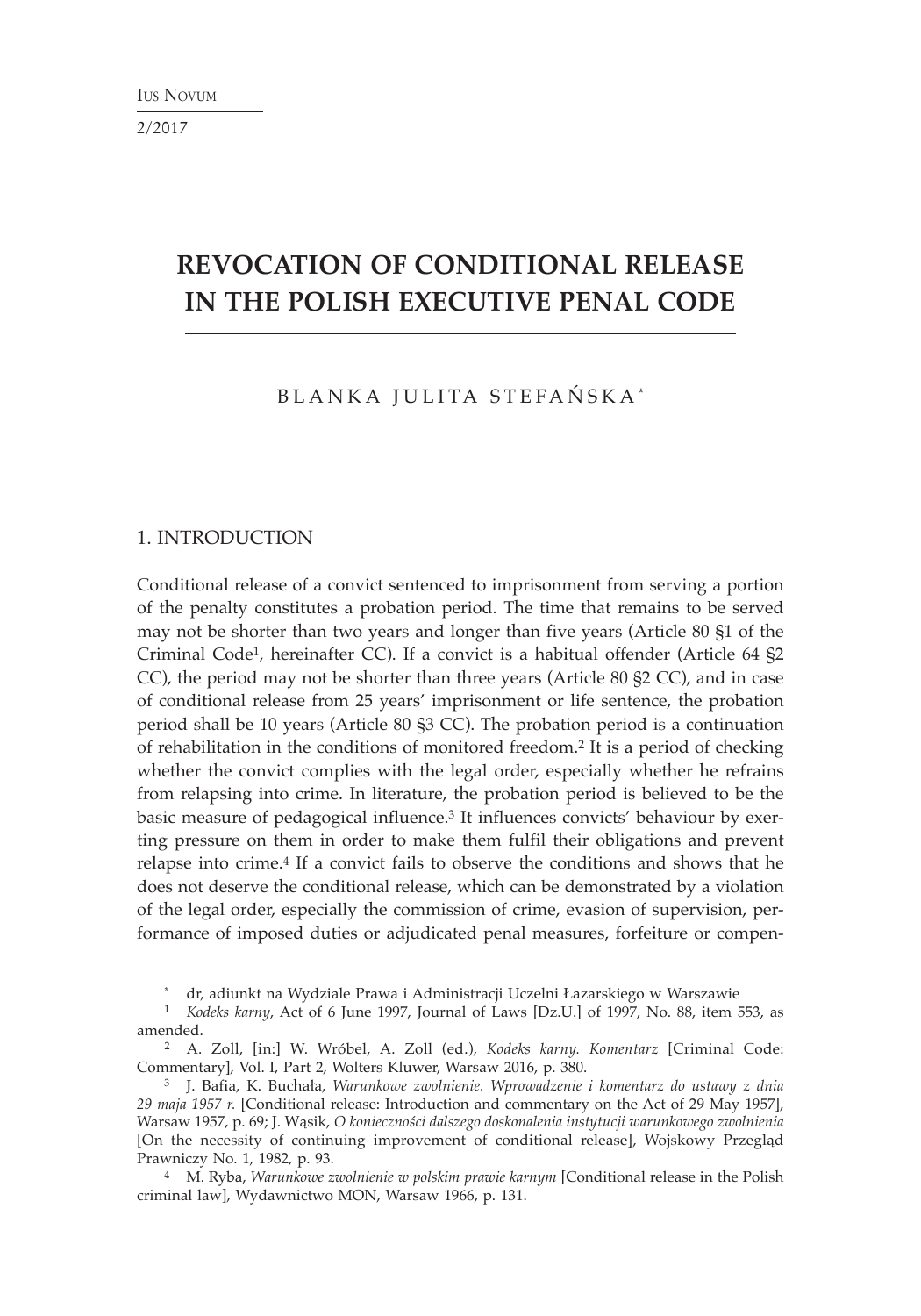sation, the conditional release shall or may be revoked (Article 160 §1–4 Executive Penal Code,<sup>5</sup> hereinafter EPC). The revocation of conditional release is a negative result of the probation and a verification of a penitentiary court's former optimistic criminological forecast of the convict's behaviour.6

#### 2. REVOCATION MODE

Depending on the type of the convict's behaviour during the probation period, the revocation of conditional release shall be obligatory or optional. The former may be absolute or relative in nature.

A penitentiary court is obliged (absolute obligatoriness) to revoke conditional release in case of a serious violation of the legal order such as:

- the commission of deliberate crime for which a court adjudicated a valid penalty of imprisonment without conditional suspension of its execution (Article 160 §1 EPC);
- a crime committed with the use of violence or illegal threat against a close relation or a juvenile residing together with the perpetrator, a flagrant violation of the legal order consisting in the relapse into using violence or illegal threat against a close relation or a juvenile residing together with the perpetrator (Article 160 §2 EPC).

The revocation of conditional release is – in accordance with Article 160 §4 EPC – obligatory when, after an admonition issued by a court's professional probation officer, a convict flagrantly violates the legal order, especially commits a crime other than premeditated, or the adjudicated penalty has been other than absolute imprisonment, or he evades supervision, fulfilment of imposed obligations or adjudicated penal measures, forfeiture or compensation, unless there are special reasons against it (absolute obligatoriness).

In compliance with Article 160 §3 EPC, the revocation of conditional release may take place in case of a flagrant violation of the legal order, especially the commission of a crime other than premeditated or adjudication of a penalty other than absolute imprisonment, or evasion of supervision, fulfilment of imposed obligations or adjudicated penal measures, forfeiture or compensation (optional revocation).

# 3. REASONS FOR OBLIGATORY REVOCATION OF CONDITIONAL RELEASE

Reasons for obligatory revocation of conditional release laid down in the Executive Penal Code are individually formulated in relation to all convicts and persons convicted for a crime committed with the use of violence or illegal threat against a close relation or a minor residing together with the perpetrator.

<sup>5</sup> *Kodeks karny wykonawczy*, Act of 6 June 1997, Journal of Laws [Dz.U.] of 1997, No. 90, item 557, as amended.

<sup>6</sup> W. Rodakiewicz, *Warunkowe zwolnienie młodocianych z reszty kary pozbawienia wolności* [Conditional release of juvenile perpetrators from serving the remaining imprisonment sentence], Kolonia Limited 2005, p. 226.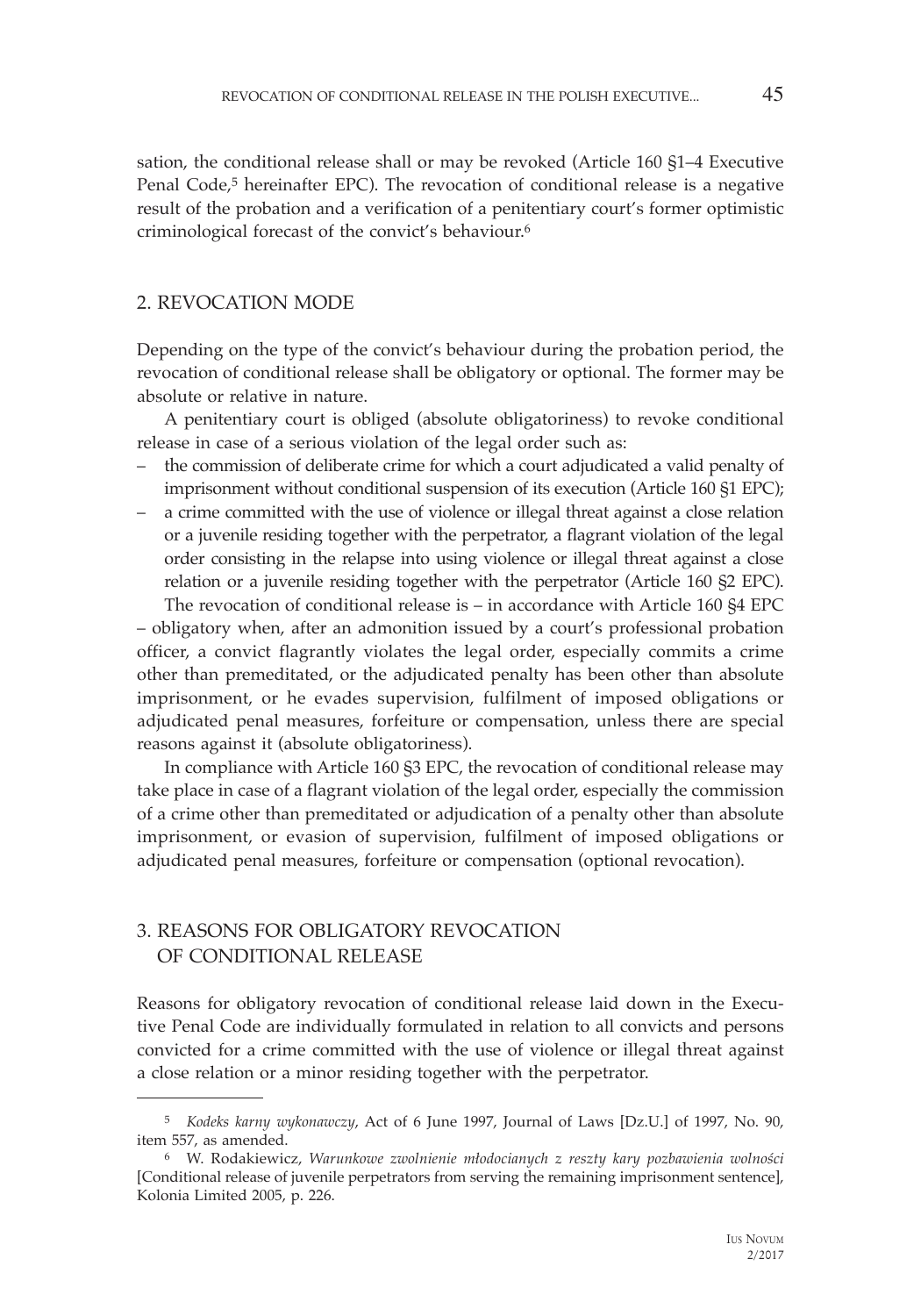# 3.1. REVOCATION OF CONDITIONAL RELEASE IN RELATION TO EVERY CONVICT

In relation to every convict, the revocation of conditional release depends on:

- the commission of premeditated crime;
- a valid and final imprisonment sentence without conditional suspension of its execution (Article 160 §1 EPC).

The above reasons are to substantially limit the scope of obligatory revocation of conditional release.

The only limitation to the type of crime is the requirement that it should be deliberate. A mixed fault crime (*culpa dolo exorta*) is also deliberate.

In compliance with *argumentum a contrario*, the effect does not result from the commission of an unintentional crime and conviction for it even for imprisonment without conditional suspension of its execution. It does not matter whether a crime committed is a felony or a misdemeanour or whether it is similar to the one the released has been convicted of and has been serving the imprisonment for that is subject to release. The condition is broader than in case of ordering suspended penalty execution because then it requires that the perpetrator should have been convicted for committing a similar deliberate crime (Article 75 §1 CC). It is rightfully stated in the doctrine that this difference is not rationally justified and it is proposed *de lege ferenda* to standardise the conditions by adopting the condition specified for ordering penalty execution.7

The type of penalty adjudicated for a crime committed has been narrowed to imprisonment without conditional suspension of its execution. It is a legitimate solution because the penalty of imprisonment with conditional suspension of its execution for a deliberate crime committed in the probation period indicates that there is no need to isolate a perpetrator from the society and imprison him, and there is still an optimistic criminological forecast on his behaviour.

Taking into consideration that conditional suspension of imprisonment execution is possible only in case the imprisonment penalty is imposed for a period not exceeding one year (Article 69 §1 CC), the discussed crimes are more serious. It is emphasised in the doctrine that a convict who, after he has been trusted and released, commits a new crime in the probation period is a dangerous criminal requiring that decisive measures be taken, including the revocation of conditional release.8 The conviction for an intentional crime with a sentence of imprisonment with conditional suspension of its execution or a fine, or limitation of liberty with conditional suspension of its execution, does not result in the revocation of conditional release. Consequently, the conviction for one of the penalties does not mean that the probationer has betrayed trust. It does not matter whether and to what extent the penalty has been executed. Article 160 §1 EPC does not make the decision on the revocation of release dependent on the penalty execution. Thus, the

<sup>7</sup> J. Lachowski, *Warunkowe zwolnienie z reszty kary pozbawienia wolności* [Conditional release from serving the remaining imprisonment sentence], C.H. Beck, Warsaw 2010, p. 329. 8 M. Ryba, *Warunkowe zwolnienie*…. [Conditional release…], p. 132.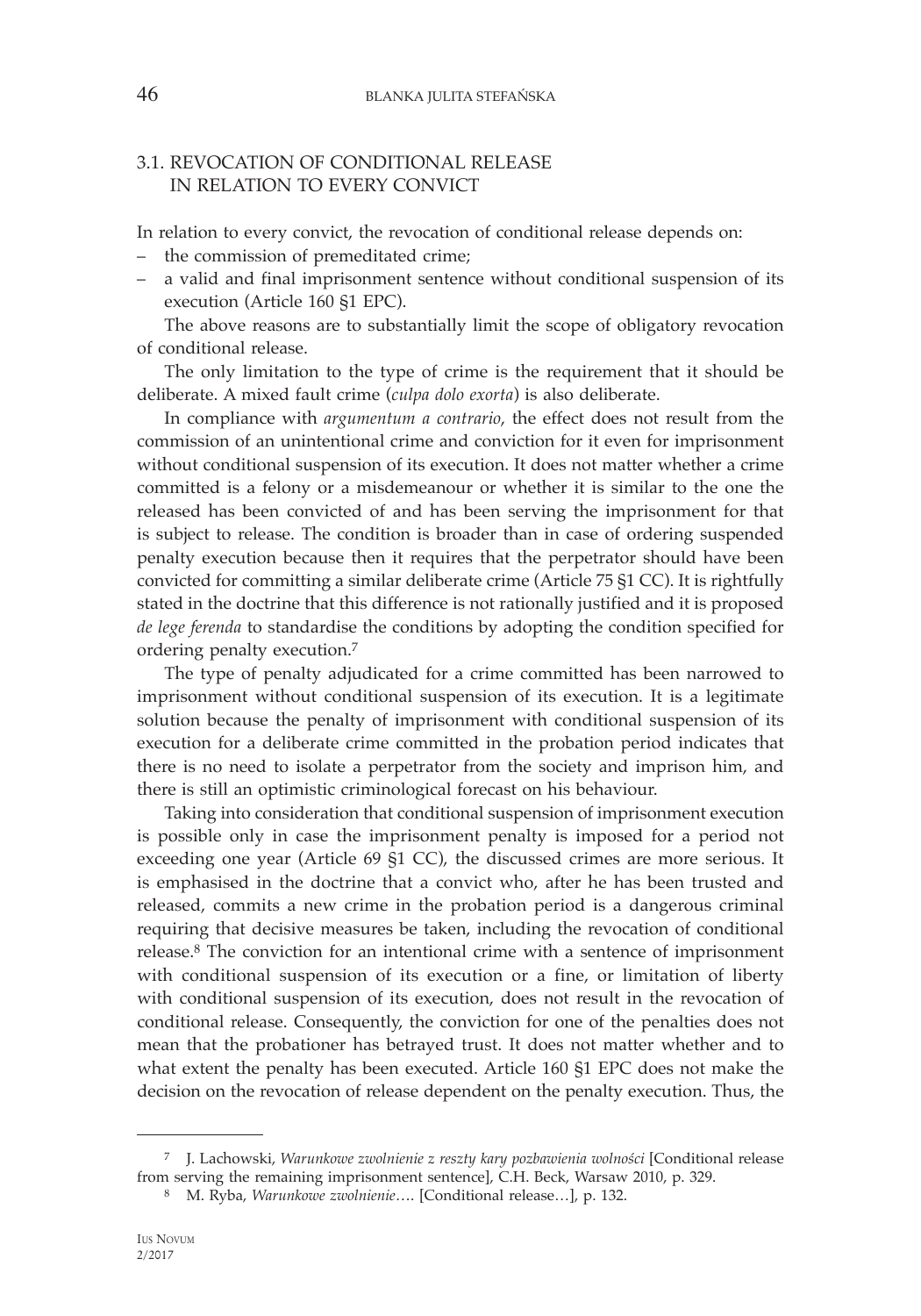remission of penalty based on amnesty or a granted pardon has no influence on the decision. It is rightly pointed out in the doctrine that amnesty and an individual act of granting a pardon are not circumstances that waive the criminality of an act.<sup>9</sup>

Although Article 160 §1 EPC refers to crime commission, which suggests that valid and final conviction is not required, such supposition is in conflict with the further part of the provision that requires a valid and final sentence. Therefore, the revocation of conditional release is not possible until a valid sentence for a new crime is issued. Conviction for the commission of a deliberate crime in a valid imprisonment sentence without conditional suspension of its execution makes the adjudicating court – based on Article 160 §1 EPC – bound to revoke the conditional release of the perpetrator.10

# 3.2. REVOCATION OF CONDITIONAL RELEASE FOR A CRIME OF DOMESTIC VIOLENCE

The conditions for the revocation of conditional release of the convicted of a crime committed with the use of violence or illegal threat against a close relation or a juvenile residing together with the perpetrator are broader. The revocation of conditional release of such a convict takes place in case of a flagrant violation of the legal order consisting in the relapse into using violence or illegal threat against a close relation or a juvenile residing together with the perpetrator (Article 160 §2 EPC). The word "relapse" indicates that it refers to the conditionally released from serving the penalty for a crime committed against a close relation or a juvenile residing together with the perpetrator. Linking *modus operandi* in the form of "violence" and "illegal threat" with the conjunction "and/or", meaning an inseparable alternative, proves that both acts do not have to be committed in the same way. The crime that the conditionally released has been sentenced for might have been committed with the use of violence and the perpetrator committing a crime in the probation period might have used only illegal threat and vice versa. Both acts have to be committed against a close relation or a juvenile residing together with the perpetrator, however, the persons do not need to have the same identity.

Conviction for the act of using violence or illegal threat against a close relation or a juvenile residing together with the perpetrator is not required; the assessment is made at a penitentiary court's discretion.

 <sup>9</sup> M. Ryba, *Warunkowe zwolnienie*… [Conditional release…], p. 133.

<sup>10</sup> The Supreme Court ruling of 18 April 1979, VI KZP 5/79, OSNKW 1979, No. 6, item 64.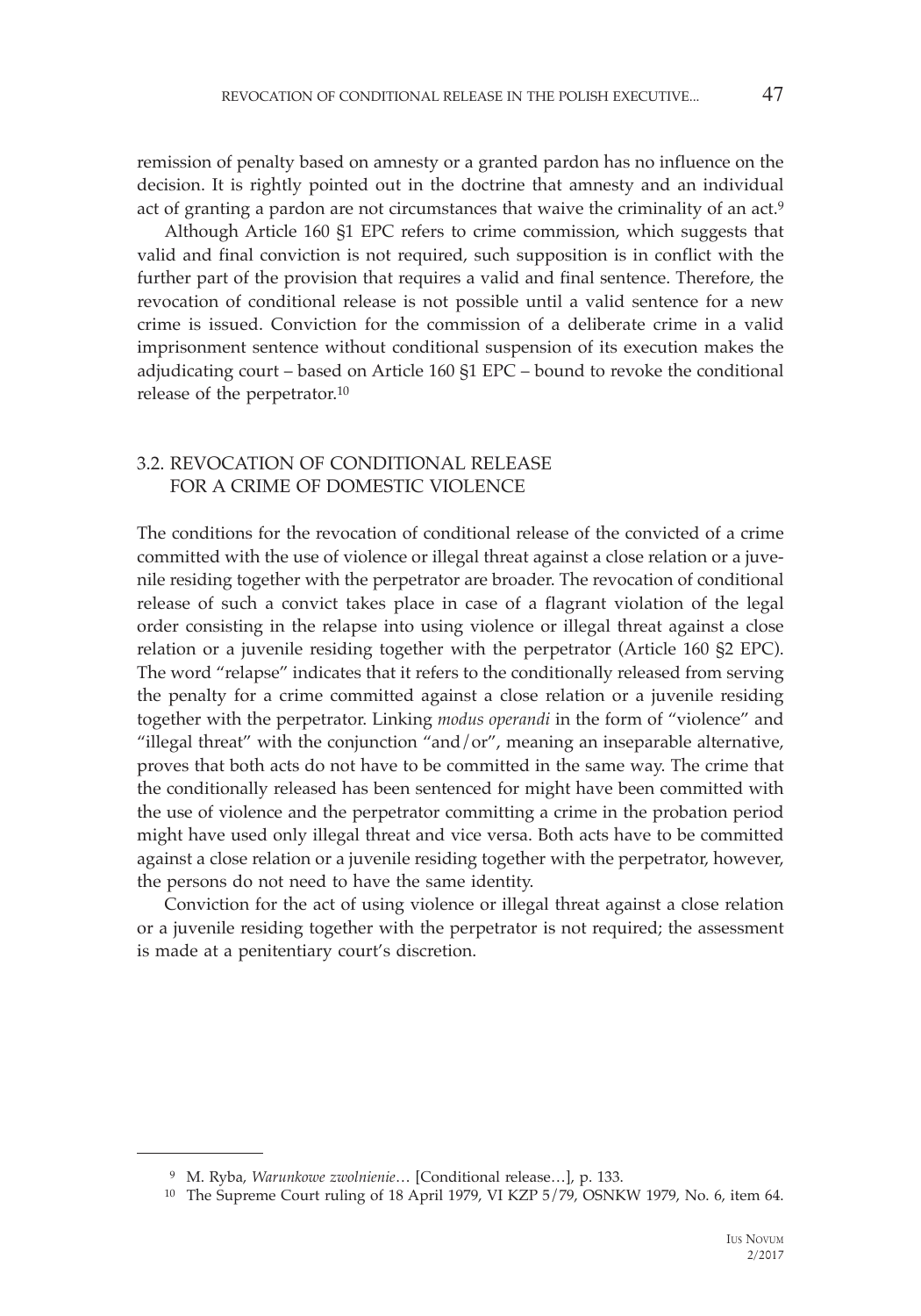# 3.3. REVOCATION OF CONDITIONAL RELEASE AFTER A WRITTEN ADMONITION

Grounds for the revocation of conditional release after the issue of a written admonition by a court's professional probation officer are the same as those that justify an optional revocation. These are: a flagrant violation of the legal order, especially the commission of a crime other than deliberate or adjudication of a penalty other than absolute imprisonment or evasion of supervision, fulfilment of the imposed penal measures, forfeiture or compensation (Article 160 §4 EPC). The issue of a written admonition by a court's professional probation officer is a circumstance resulting in the change of the optional mode of the revocation of conditional release into the obligatory one. The above-mentioned circumstances concerning the convicted person's behaviour have to take place after the admonition; the behaviour before does not matter. The former behaviour, which is discussed below, may result in the optional revocation of conditional release (Article 160 §3 EPC).

The issue of an admonition by a court's probation officer may take place only when the conditionally released is under his supervision in the probation period. Only the court's probation officer in charge of the convicted is authorised to issue a written admonition to him. A court's probation officer in charge of the supervision of the convicted person keeps contact with him (Article 172 §1 EPC). He organises and conducts activities that are to help the convicted in social rehabilitation and prevent him from relapsing into crime as well as supervises him in fulfilling the obligations imposed by the court or connected with the supervision (Article 173 §1 EPC).

The convicted is given an admonition in case there are circumstances justifying a motion to revoke conditional release laid down in Article 160 §3 EPC, but a court's probation officer drops the action due to the type and degree of violation justifying a belief that, although the motion is abandoned, the aims of the probation measure will be achieved (Article 173 §3 EPC). Filing a motion might result in the revocation of conditional release. Dropping the action, a court's probation officer is obliged to give the convicted a written admonition in which he indicates the type of violation and notifies about the consequences of failing to meet the recommendations, i.e. that continuation to act in the same way shall result in the revocation of conditional release. The copy of the admonition is submitted at the court (Article 173 §4 EPC). A written admonition is a warning given to the convicted that if he does not change his behaviour, the conditional release shall be invoked.

If a convict, in spite of the admonition, does not change his behaviour and continues to flagrantly violate the legal order or evades the supervision, the fulfilment of imposed obligations or adjudicated penal measures, forfeiture or compensation, a court may take a decision not to revoke conditional release, provided there are special reasons to do so. A court may refrain from revoking conditional release in case the above-mentioned convict's behaviour has been caused by a series of different reasons that can be justified to some extent.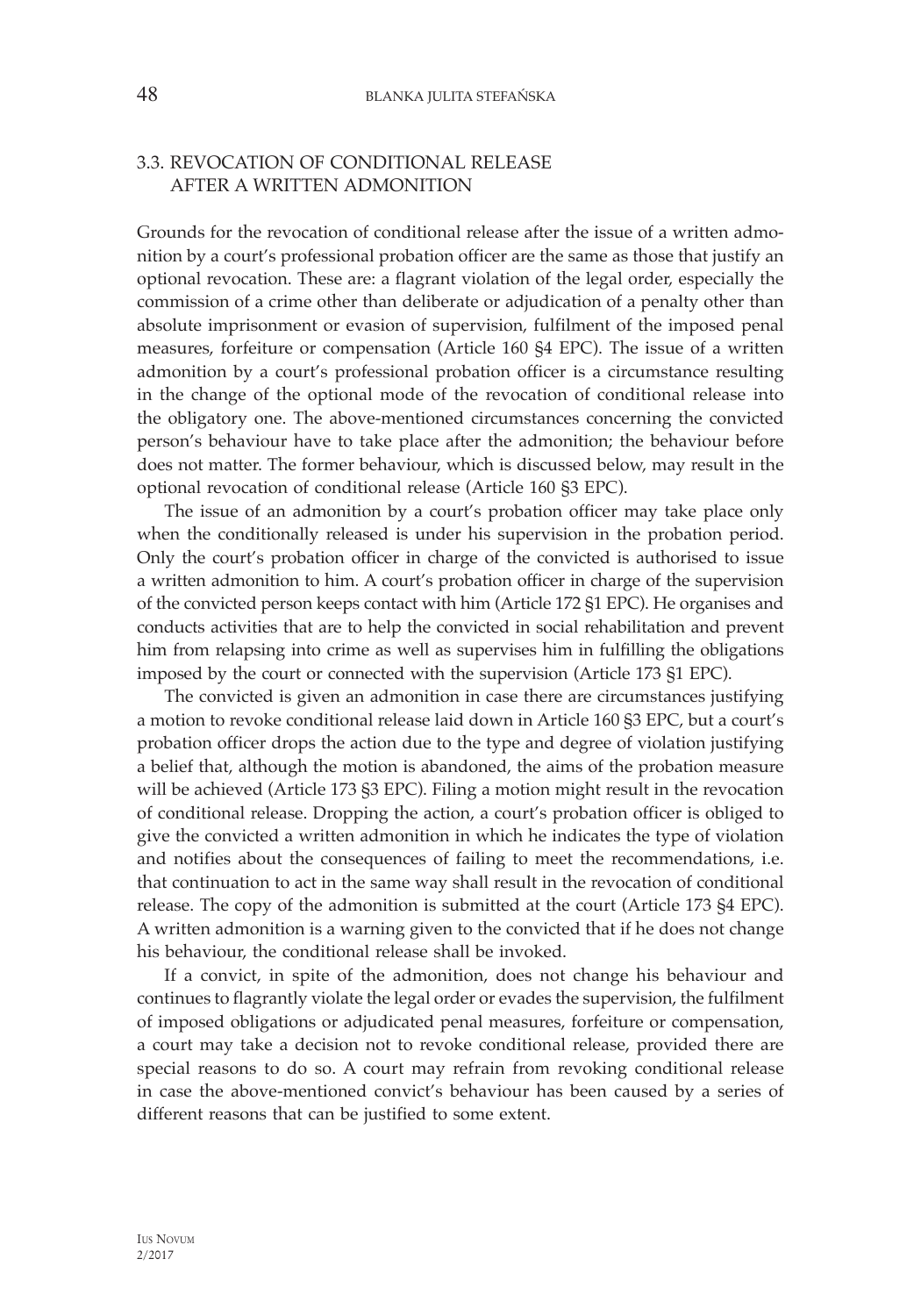# 4. CONDITIONS FOR OPTIONAL REVOCATION

Revocation of conditional release – in accordance with Article 160 §3 EPC – is possible in case the released:

- flagrantly violates the legal order, especially commits a crime other than deliberate or where the adjudicated punishment has been different from absolute imprisonment;
- evades supervision;
- evades fulfilling imposed obligations;
- evades the adjudicated penal measures, forfeiture or compensation.

There is a correlation between the scope of these breaches and the elements of optimistic criminological forecast that has resulted in conditional release. It is because the condition for release is a court's confidence that the convict will comply with the penal or protective measures and the legal order, in particular, that he will not relapse into crime (Article 77 §1 CC).

Evading supervision or obligations must be the fault of the conditionally released.11 It is rightly assumed in the doctrine that evading supervision and the fulfilment of imposed obligations or adjudicated penal measures, forfeiture or compensation, occurs where the released can submit to supervision, fulfil imposed obligations or adjudicated measures but does not want to do that, which demonstrates negative mental attitude to the obligations<sup>12</sup> and indicates ill will on his part.13 Inability to conform to the obligations caused by independent circumstances does not constitute evasion. The Supreme Court rightly states: "Non-performance of a specified obligation imposed on the convict (…) is not tantamount to evasion (…). Because the term 'to evade' incorporates the obliged person's negative mental attitude towards an imposed obligation (ill will) where, in spite of real opportunity to fulfil the obligation, he does not do it".14

The content of Article 160 §3 EPC has been wrongly interpreted in literature as the exemplification of the violation of the legal order as well as the evasion of supervision, imposed obligations and adjudicated penal measures, forfeiture and

<sup>11</sup> The Supreme Court ruling of 28 July 1980, V KRN 146/80, OSNKW 1980, No. 10–11, item 82 with a gloss by M. Leonieni, OSP 1981, No. 7–8, item 144; the Supreme Court ruling of 17 October 1995, III KRN 96/95, LEX No. 479155 with a gloss of approval by Z. Gostyński, Prokuratura i Prawo No. 9, 1996, pp. 85–89.

<sup>12</sup> A. Zoll, [in:] W. Wróbel, A. Zoll (ed.), *Kodeks karny*… [Criminal Code…], p. 382; the Supreme Court ruling of 6 June 1972, V KRN 122/72, OSNKW 1972, No. 11, item 177.

<sup>13</sup> The Supreme Court ruling of 12 October 1988, V KRN 212/88, LEX No. 17938; the Supreme Court ruling of 7 October 2010, V KK 301/10, Prokuratura i Prawo – annex 2011, No. 2, item 4; the Appellate Court in Kraków ruling of 27 October 2005, II AKzw 641/05, KZS 2005, No. 11, item 34; K. Postulski, *Kodeks karny wykonawczy. Komentarz* [Executive Penal Code: Commentary], Wolters Kluwer, Warsaw 2012, p. 654.

<sup>14</sup> The Supreme Court ruling of 23 February 1974, IV KRN 17/74, OSNKW 1974, No. 5, item 95 with comments by S. Pawela, *Przegląd orzecznictwa Sądu Najwyższego w zakresie prawa karnego wykonawczego za lata 1973–1975* [Review of the Supreme Court rulings on the executive penal law in 1973–1975], Nowe Prawo No. 10, 1976, p. 1431 ff; the Supreme Court ruling of 12 October 1988, V KRN 212/88, LEX No. 17938; the Supreme Court resolution of 12 December 1995, I KZP 35/95, OSNKW 1996, No. 1–2, item 2 with a gloss by K. Postulski, Palestra No. 7–8, 1996, p. 268.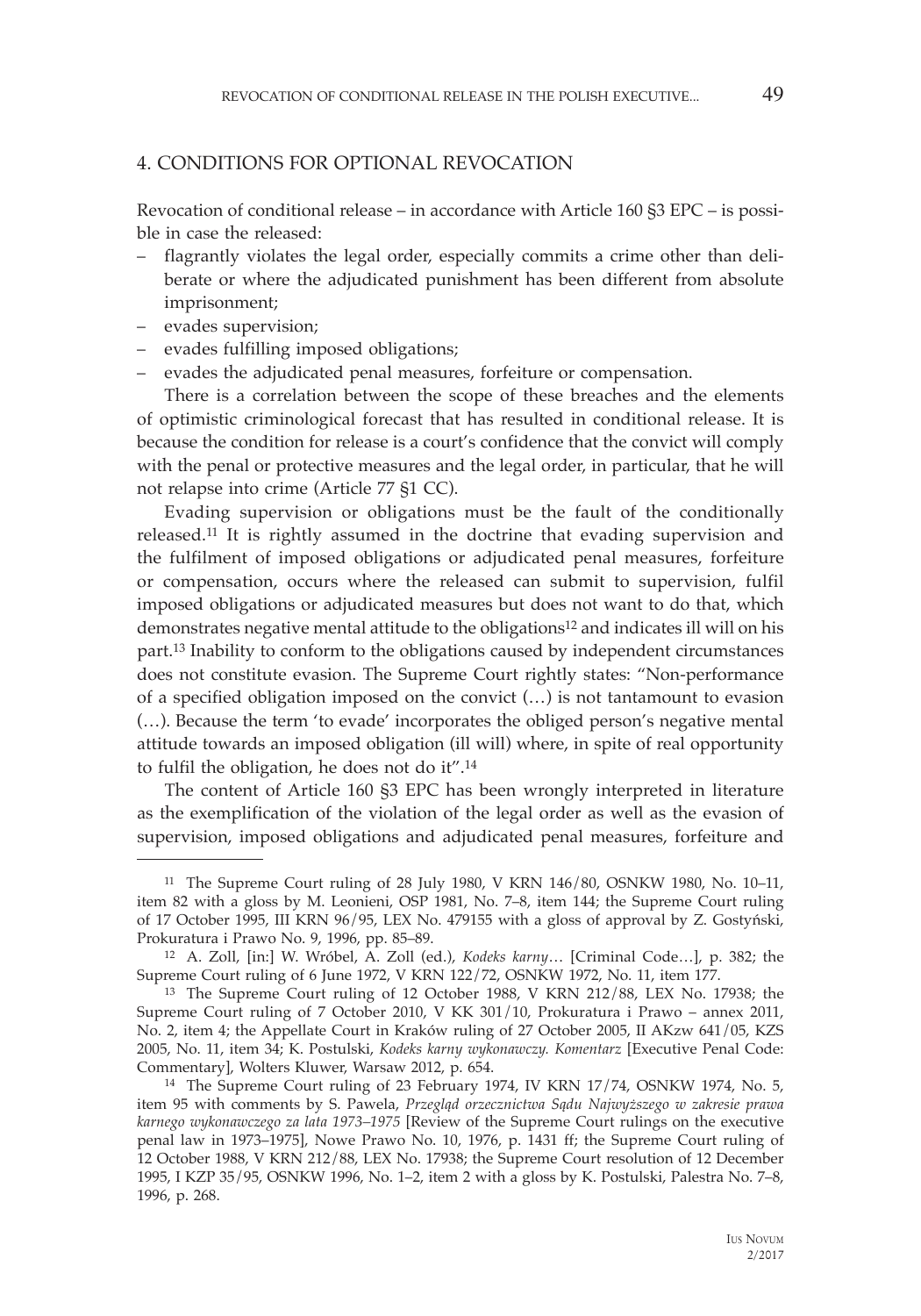compensation.15 The provision links the preceding list of these circumstances with the violation of the legal order with the use of a sentence conjunction "or", thus the sentence is a disjunctive alternative, which means that the two terms are separate beings.

#### 4.1. FLAGRANT VIOLATION OF THE LEGAL ORDER

The legal order is a legal system that is in force in every field of social life. It refers to all the branches of law. It is not right to narrow the range of this term to the collection of principles and rules laid down as criminal law norms.16

The violation of the legal order means the behaviour that does not conform to the law in force. It is rightly assumed in literature that public law crimes may be considered the violation of the legal order provided that this violation is validly proved in the course of procedure laid down in the law.17

Article 160 §3 EPC does not refer to any violation of the legal norms but only such that is flagrant. The word "flagrant" [*rażący*] means "shocking because done in an easily noticed way showing unquestionable defects".18 Thus, it is such a violation of the legal norms in force that indicates their flagrant breach. Court judgements rightly emphasise that: "The violation of the legal order is a convict's action against obligations and prohibitions of the criminal law, especially the commission of crime or a misdemeanour and acting against the rules the compliance with which is within the limits of tasks and aims that criminal law relates with such measures as conditional release, especially by evading imposed obligations, supervision or adjudicated penal measures. The recognition of the 'flagrant' nature of the violation of the legal order requires that significant pejorative content be present in it. Thus, it is such a breach of the legal order that is flagrant, persistent, obvious and with a lot of ill will".19

The commission of a serious misdemeanour may be such a violation. The judicature rightly notices that: "the commission of a misdemeanour, although it

<sup>15</sup> W. Rodakiewicz, *Warunkowe zwolnienie*… [Conditional release…], p. 231.

<sup>16</sup> K. Łucarz, *Zakaz prowadzenia pojazdów jako środek polityki kryminalnej* [Ban on driving as a measure of criminal law policy], Wydawnictwo Uniwersytetu Wrocławskiego, Wrocław 2005, pp. 218–219; K. Postulski, *Kodeks karny wykonawczy*… [Executive Penal Code…], p. 655.

<sup>17</sup> J. Skupiński, *Rażące naruszenie porządku prawnego jako podstawa odwołania środka probacyjnego* [Flagrant violation of the legal order as grounds for revocation of a probation measure], [in:] A. Michalska-Warias, I. Nowikowski, J. Piórkowska-Flieger (ed.), *Teoretyczne i praktyczne problemy współczesnego prawa karnego. Księga jubileuszowa dedykowana Profesorowi Tadeuszowi Bojarskiemu* [Theoretical and practical issues of contemporary criminal law: Professor Tadeusz Bojarski jubilee book], Lublin 2011, pp. 317–318.

<sup>18</sup> *Praktyczny słownik współczesnej polszczyzny* [Practical Dictionary of Contemporary Polish Language], H. Zgółkowa (ed.), Vol. 35, Poznań 2002, p. 265.

<sup>&</sup>lt;sup>19</sup> The Appellate Court in Kraków ruling of 26 August 2014, II AKzw 835/14, KZS 2014, No. 10, item 43; the Appellate Court in Kraków ruling of 21 October 2015, II AKzw 965/15, Prokuratura i Prawo – annex 2016, No. 6, item 23.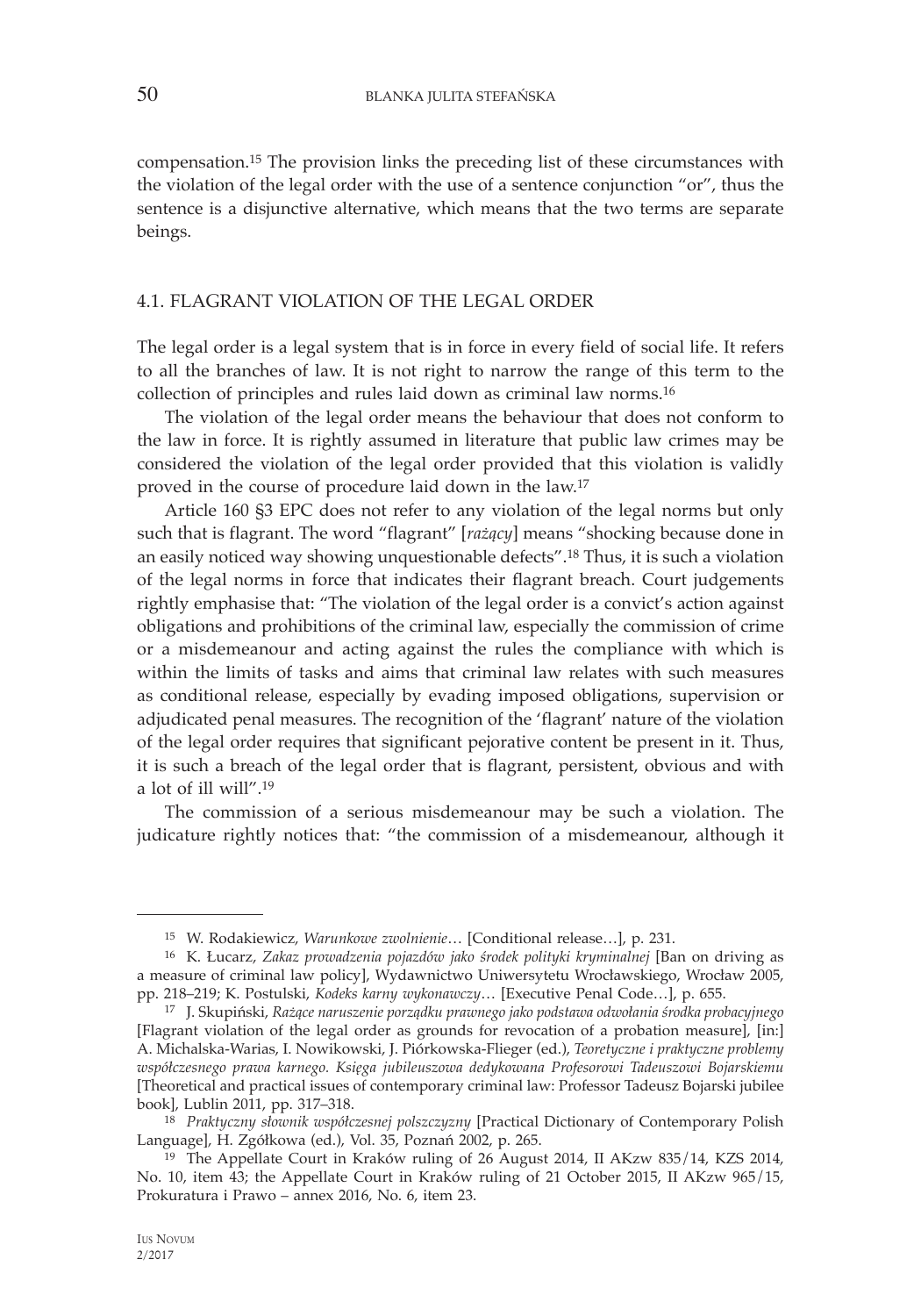is a violation of the legal order, is not always 'flagrant'".20 The requirement that it should be committed persistently and with ill will is too far reaching.21

The commission of crime is a flagrant violation of the legal order. It is directly mentioned in the provision and is provided as an example of a violation of the legal order, which is confirmed by the use of the word "especially". Undoubtedly, the commission of any crime, although Article 160 §3 EPC indicates that it applies to a crime different than the one laid down in §1, may be a violation of the legal order. This legislative solution is justified by the fact that it was to exclude from the provision the commission of crime resulting in obligatory revocation of conditional release.

The revocation of conditional release due to the commission of crime may take place where the conditionally released commits a crime:

- that is deliberate and the punishment adjudicated has been imprisonment with conditional suspension of its execution, a fine or limitation of liberty;
- that is unintentional, regardless of the adjudicated punishment, which may even be imprisonment without conditional suspension of its execution.

The commission of a crime is *ex lege* recognised as a flagrant violation of the legal order.22 It is hard to approve of the opinion that not every crime commission is a flagrant violation of the legal order justified by the fact that a penitentiary court cannot be deprived of the possibility of assessing the degree of the legal order violation.23 The linguistic interpretation of Article 160 §3 EPC is an obstacle to this. It clearly indicates that the commission of crime is one of the examples of a flagrant violation of the legal order.

The commission of crime must be confirmed by a valid sentence or a valid decision of conditional discontinuation of the criminal proceedings.24 A sentence may also be one in which a court renounces inflicting a punishment.25 Thus, the opinion that a sentence in which a court renounces inflicting a punishment on the conditionally released does not constitute grounds for a facultative revocation of the conditional release cannot be agreed with.26

It might seem that in this case a valid sentence is not necessary to confirm the commission of crime as Article 160 §3 EPC does not lay down such a specification while it is included in §1 of the provision. This may prove that the legislator abandoned that condition. However, one cannot ignore the fact that the issue of a ruling to revoke conditional release based on an invalid sentence would be in conflict with the constitutional principle of presumption of innocence (Article 42(3)

<sup>20</sup> The Appellate Court in Kraków ruling of 29 May 2015, II AKzw 408/15, Prokuratura i Prawo – annex 2016, No. 2, item 17.

<sup>21</sup> J. Lachowski, *Warunkowe zwolnienie*… [Conditional release…], p. 339.

<sup>22</sup> S. Lelental, *Kodeks karny wykonawczy* [Executive Penal Code], Warsaw 2001, p. 432.

<sup>23</sup> J. Lachowski, *Warunkowe zwolnienie*… [Conditional release…], p. 333.

<sup>24</sup> A. Zoll, [in:] W. Wróbel, A. Zoll (ed.), *Kodeks karny*… [Criminal Code…], p. 382.

<sup>25</sup> E. Skrętowicz, *Wyrok sądu karnego pierwszej instancji* [First instance criminal court ruling], UMCS, Lublin 1989, pp.74–75.

<sup>26</sup> M. Kalitowski, [in:] O. Górniok, S. Hoc, M. Kalitowski, S.M. Przyjemski, Z. Sienkiewicz, J. Szumski, L. Tyszkiewicz, A. Wąsek, *Kodeks karny, Komentarz* [Criminal Code: Commentary], Vol. I, Gdańsk 2005, p. 675.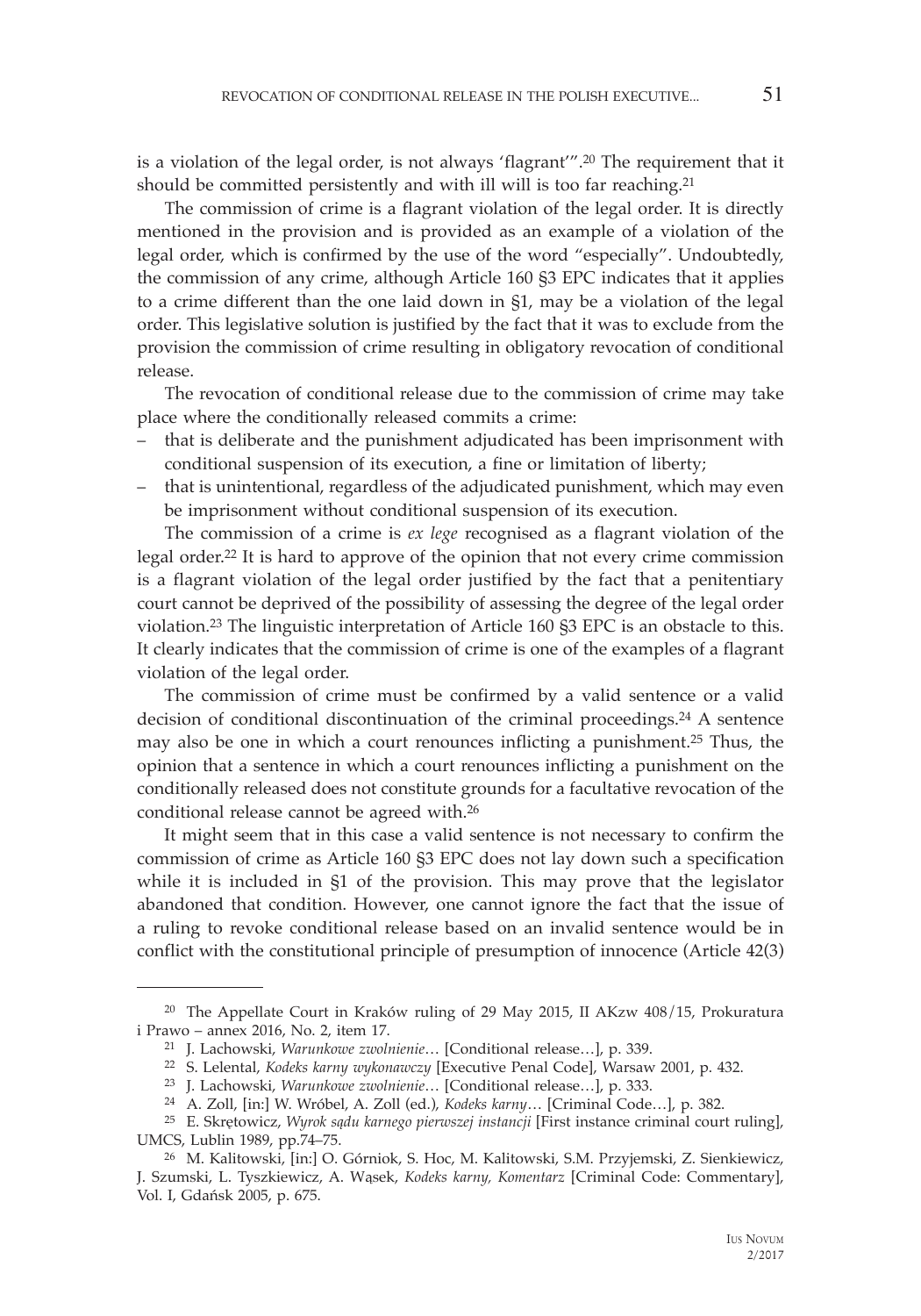of the Constitution of the Republic of Poland). As a result, the opinion that "ruling on the release, a court has the discretion – in accordance with the principle of judicial independence (Article 8 §1 EPC) – to decide whether the convict committed acts he was accused of in other proceedings, still not concluded, and does not have to wait with its decision until the other sentence is valid should be considered incorrect. The decision is made only for the use in the proceedings after the revocation of conditional release and is not important for the sentence in the new proceedings, thus also for the potential punishment for a new act the convict was charged with. It is conditioned only by rational argumentation, including evidence, that constitutes grounds for denying the right to the convict who did not plead guilty to the latest charges".27

Another erroneous opinion is that the "guilty" verdict and sentencing of the conditionally released to imprisonment with conditional suspension of its execution or conditional discontinuation of the proceedings cannot constitute actual grounds for the revocation of conditional release, because in both cases a court has decided there is a positive criminal forecast for the convict.28 Although the revocation of conditional release due to the commission of crime is based on the assumption that the convict does not show promise as a law-abiding citizen and due to that courts' assessments would be in conflict. However, the facultative revocation can prevent this conflict, and it cannot be excluded that a sentence for a crime committed during the probation period is wrongful and the exclusion of the possibility of revoking conditional release would promote the convict who has been wrongly sentenced to imprisonment with conditional suspension of its execution or where the proceedings have been conditionally discontinued. Moreover, it would be flagrantly unjust as the revocation of conditional release might take place in case of more lenient sentences, e.g. a fine or limitation of liberty, as well as the violation of other branches of law. A convict sentenced to a more severe punishment such as imprisonment with a suspension of its execution would be in a better situation than the one whose punishment was a fine or limitation of liberty.

Where there is no valid sentence yet, there are no obstacles in the way of a penitentiary court assessing the commission of an act as a flagrant violation of the legal order.29 Judicial decisions emphasise that "For the assessment of the convict's compliance with the conditions of probation, it does not matter that there are other criminal proceedings conducted against him. Until there is a valid sentence in these proceedings, no conclusion disadvantageous for the convict can be made only because the proceedings are pending. That would violate the principle of presumption of innocence laid down in Article 42(3) of the Polish Constitution. However, this is not an obstacle to a penitentiary court examining the probation also

<sup>27</sup> The Appellate Court in Kraków ruling of 24 September 2004, II AKz 572/04, KZS 2004, No. 9, item 44; the Appellate Court in Kraków ruling of 25 June 2004, II AKzw 389/04, KZS 2004, No. 6, item 21.

<sup>28</sup> J. Lachowski, *Warunkowe zwolnienie*… [Conditional release…], p. 333; the Appellate Court in Kraków ruling of 13 October 2004, II AKzw 589/04, KZS 2004, No. 10, item 15; the Appellate Court in Kraków ruling of 28 February 2002, II AKz 61/02, KZS 2002, No. 2, item 30.

<sup>29</sup> W. Rodakiewicz, *Warunkowe zwolnienie*… [Conditional release…], p. 233.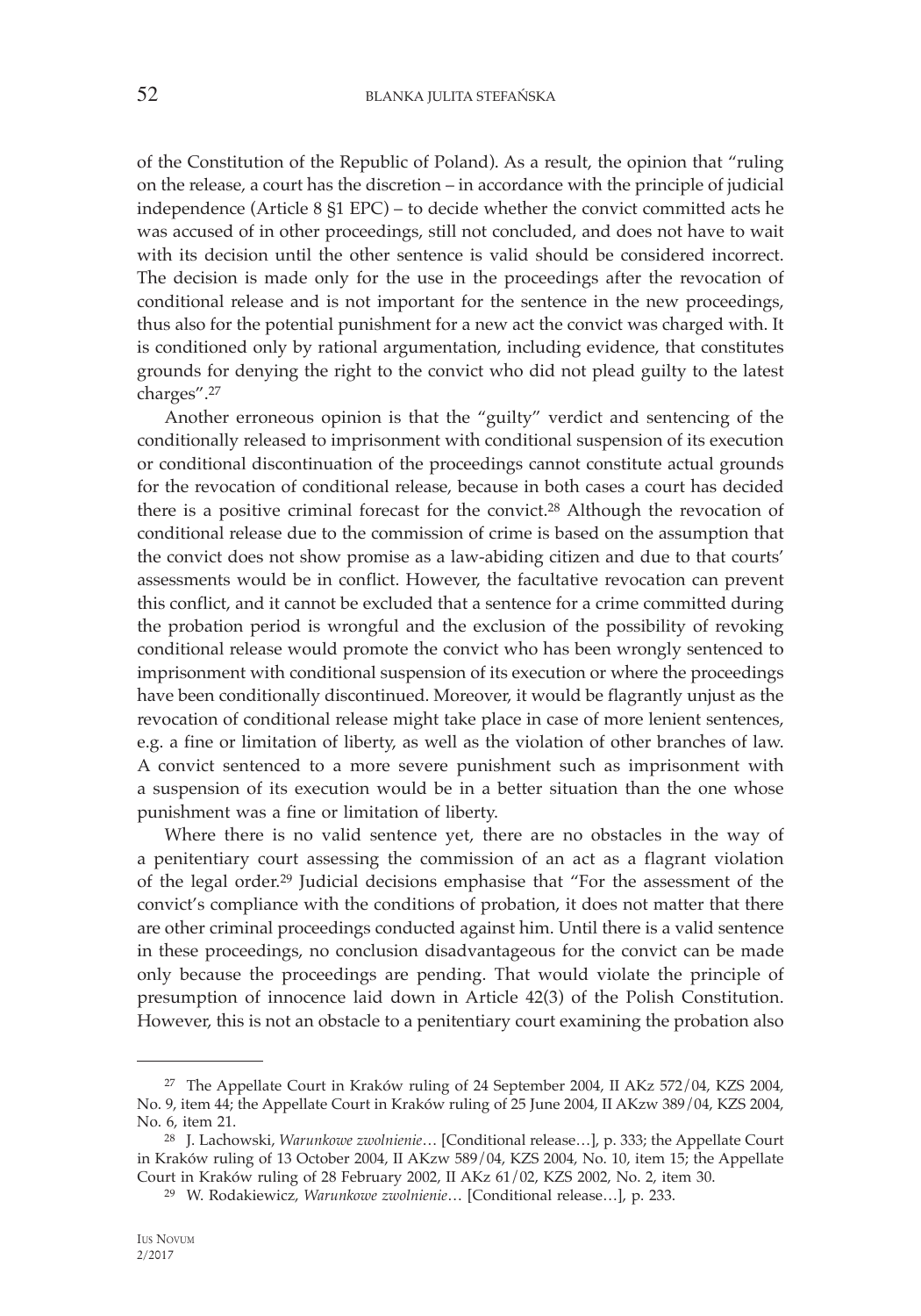based on this new proceedings. The court takes decisions on its own and assesses facts and legal issues that are important in its opinion (Article 8 §1 EPC), and does not have to wait for the another sentence".30 Not questioning this option, it is necessary to emphasise that it may take place only when the commission of crime is unquestionable, e.g. when the convict is caught red-handed committing crime.

# 4.2. EVASION OF SUPERVISION

Supervision is optional. It is obligatory only in accordance with Article159 §1 *in fine* EPC, when:

- a convict has been sentenced for a crime committed due to paraphilia: rape (Article 197 CC), taking sexual advantage of mental disability or vulnerability (Article 198 CC), sexual abuse in relationship of dependence (Article 199 CC), sexual abuse of a minor (Article 200 CC), use of communications or communications network to commit some crimes against sexual liberty and decency (Article 200a CC), promotion of paedophile-related behaviour (Article 200b CC), incest (Article 201 CC), presentation of pornographic material in public (Article 202 CC) or subjecting to prostitution (Article 203 CC);
- a minor perpetrator has committed a deliberate crime;
- a convict has been sentenced for a crime committed in the special relapse circumstances (Article 64 CC);
- a convict has been sentenced to life imprisonment.

Evasion of supervision may result in the revocation of conditional release only when a convict has been subdued to supervision. Evasion of supervision is a failure to fulfil obligations that result from supervision. A convict is obliged to fulfil supervision-related obligations (Article 169 §1 CPC). Having this in mind, one may recognise the following examples of evading supervision:

- failure to meet a probation officer of the competent court immediately, not later than in seven days from the receipt of the notification of imposed supervision (Article 169 §2 EPC);
- failure to appear in court or meet a court's probation officer in order to answer questions connected with the course of supervision and the fulfilment of imposed obligations (Article 169 §3 EPC);
- failure to answer questions concerning the course of supervision and the fulfilment of imposed obligations (Article 169 §3 CPC);
- change of permanent domicile without the court's prior consent (Article 169 §3 EPC);
- precluding a probation officer from entering the place of residence (169 § 3 EPC);
- failure to inform a court's probation officer about the change of employment (Article 169 §3 EPC).

<sup>30</sup> The Appellate Court in Kraków ruling of 8 July 1999, II AKz 300/99, OSA 2000, No. 3, item 24.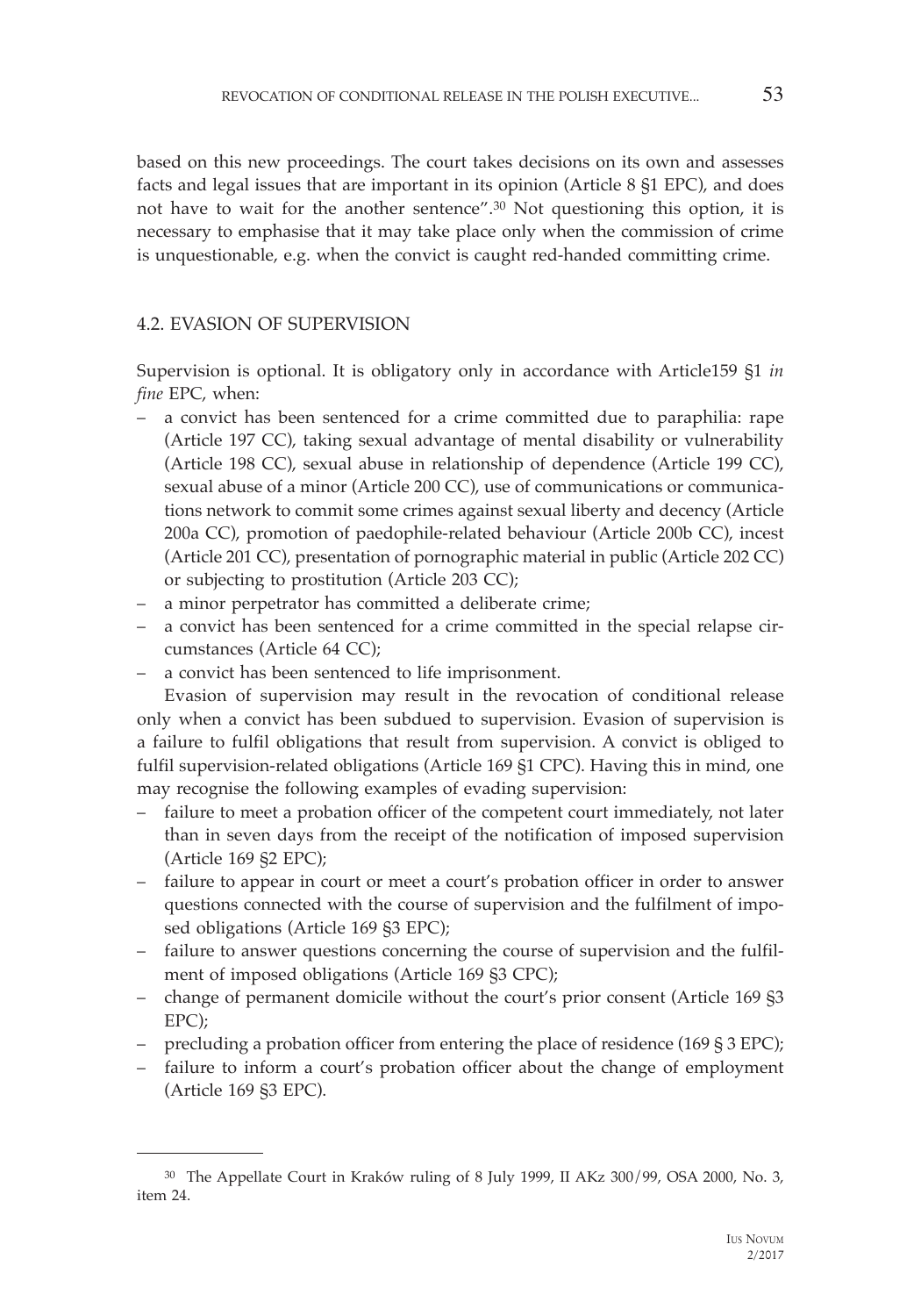It is rightly assumed in judicial decisions that: "Evasion of supervision takes place through the behaviour demonstrating a convict's negative mental attitude towards obligations imposed on him, indicating his ill will and resulting in failure, despite a physical possibility, to fulfil obligations and submit to supervision, which is his fault. Failure to contact a probation officer is an indication of such evasion. It prevents a probation officer from supervising the convict and monitoring his behaviour, as well as obligations imposed on him".31

#### 4.3. EVASION OF IMPOSED OBLIGATIONS

A penitentiary court, taking a decision to conditionally release a convict – in accordance with Article 159 §1 EPC – may impose the following obligations on him: (1) to inform the court or the court's probation officer about the course of the probation; (2) to apologise to the aggrieved party; (3) to fulfil an obligation to pay another person's maintenance; (4) to work, study or obtain vocational qualifications; (5) to refrain from excessive consumption of alcohol or narcotic drugs; (6) to participate in addiction treatment programmes; (7) to undergo to therapy, especially psychotherapy and psycho-education; (8) to participate in educational rehabilitation programmes; (9) to refrain from spending time in specified company or places; (10) to refrain from contacting the aggrieved party or other persons in a specified way or approaching the aggrieved party or other persons; (11) to leave the place of residence occupied together with the aggrieved party; (12) to behave in another appropriate way in the probation period, which can prevent relapse into crime.

The court may also oblige the convict to redress the damage in full or in part if the damage caused by a crime for which the convict was sentenced has not been redressed. Failure to fulfil any of the obligations may result in the revocation of conditional release.

# 4.4. EVASION OF ADJUDICATED PENAL MEASURES, FORFEITURE AND COMPENSATION

There is a dispute in the legal doctrine whether it is evasion of only those penal measures, forfeiture or compensation, constituting grounds for the revocation of conditional release that were adjudicated in the imprisonment sentence from which the convict has been conditionally released or those adjudicated in another sentence. It is believed that the revocation of conditional release is decided based on the evasion of the above-mentioned measures adjudicated in the same sentence that inflicted the punishment being subject to conditional release.32 Still, there are also

<sup>31</sup> The Appellate Court in Kraków ruling of 15 January 2009, II AKzw 1130/08, Prokuratura i Prawo – annex 2009, No. 7–8, item 35.

<sup>32</sup> J. Śpiewak, *Warunkowe zwolnienie w kodeksie karnym i kodeksie karnym wykonawczym* [Conditional release in the Criminal Code and the Executive Penal Code], Przegląd Więziennictwa Polskiego No. 20–21, 1998, pp. 19–20.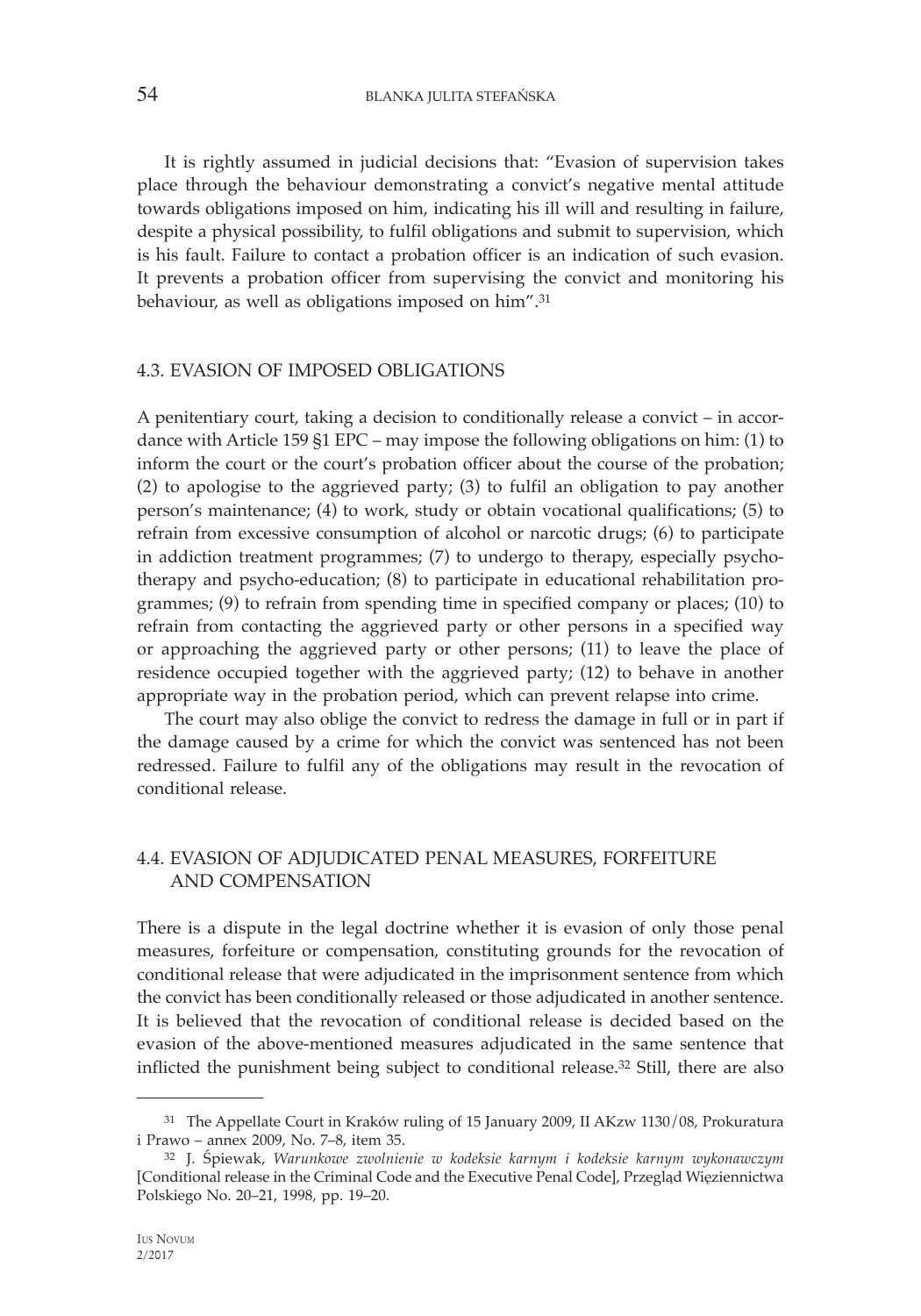opinions that this should apply to all measures adjudicated in any other cases before a convict's conditional release.<sup>33</sup> It is argued that evasion of these measures may indicate inappropriate use of the probation period, disrespect for the law and court's rulings, which may be classified as a flagrant violation of the legal order during the conditional release.34 The latter stand is erroneous and it is based, as it has been proved above, on the assumption that evasion of adjudicated penal measures, forfeiture and compensation is a flagrant violation of the legal order.

# 5. CONSEQUENCES OF THE REVOCATION OF CONDITIONAL RELEASE

The direct consequence of the revocation of conditional release is the necessity to return to prison to serve the remaining punishment that had to be served when conditional release was granted. The probation time is not offset from the penalty period (Article 160 § 8 EPC).

Another consequence is the extension of the quantity of service required for the next conditional release. In accordance with Article 81 CC, where conditional release is revoked, the next conditional release cannot take place before a convict serves at least a year's imprisonment after the return to prison, and where the punishment is 25 years' imprisonment or life imprisonment – before he serves at least five years' imprisonment. This new quantity of the punishment service covers the period spent in prison after the return. The judicature rightly points out that "The provision of Article 81 CC clearly indicates the necessity to fulfil the first of the listed requirements, i.e. serving at least one year's imprisonment of the adjudicated punishment, which means that in other cases of the re-application of conditional release, the imprisonment limits laid down in Article 78 §1 and 2 CC, calculated based on the total punishment, are applicable".35 The time limits start running from the return to prison and not the very start of the whole punishment service from which the convict was conditionally released and then the release was revoked.<sup>36</sup> The day when the convict is imprisoned again because of the revocation of conditional release is taken into account, not the day when the revocation decision was made or became valid.37 Article 81 CC provides for the re-imprisonment and the quantity of punishment to be served.38

<sup>33</sup> T. Szymanowski, [in:] T. Szymanowski, Z. Świda, *Kodeks karny wykonawczy. Komentarz*. *Ustawy dodatkowe, akty wykonawcze* [Executive Penal Code. Commentary. Additional acts, secondary legislation], Librata, Warsaw 1998, p. 365; J. Lachowski, *Warunkowe zwolnienie*… [Conditional release...], p. 339.

<sup>34</sup> W. Rodakiewicz, *Warunkowe zwolnienie*…. [Conditional release…], p. 235.

<sup>35</sup> The Appellate Court in Katowice ruling of 17 February 1999, II AKz 79/99, Prokuratura i Prawo – annex 1999, No. 9, item 22.

<sup>36</sup> The Appellate Court in Lublin ruling of 2 March 2011, II AKzw 179/11, LEX No. 852293.

<sup>37</sup> V. Konarska-Wrzosek, [in:] V. Konarska-Wrzosek (ed.), *Kodeks karny. Komentarz* [Criminal Code: Commentary], Wolters Kluwer, Warsaw 2016, p. 457.

<sup>38</sup> L.K. Paprzycki, A. Sakowicz, [in:] M. Filar (ed.), *Kodeks karany. Komentarz* [Criminal Code: Commentary], Wolters Kluwer, Warsaw 2016, p. 626.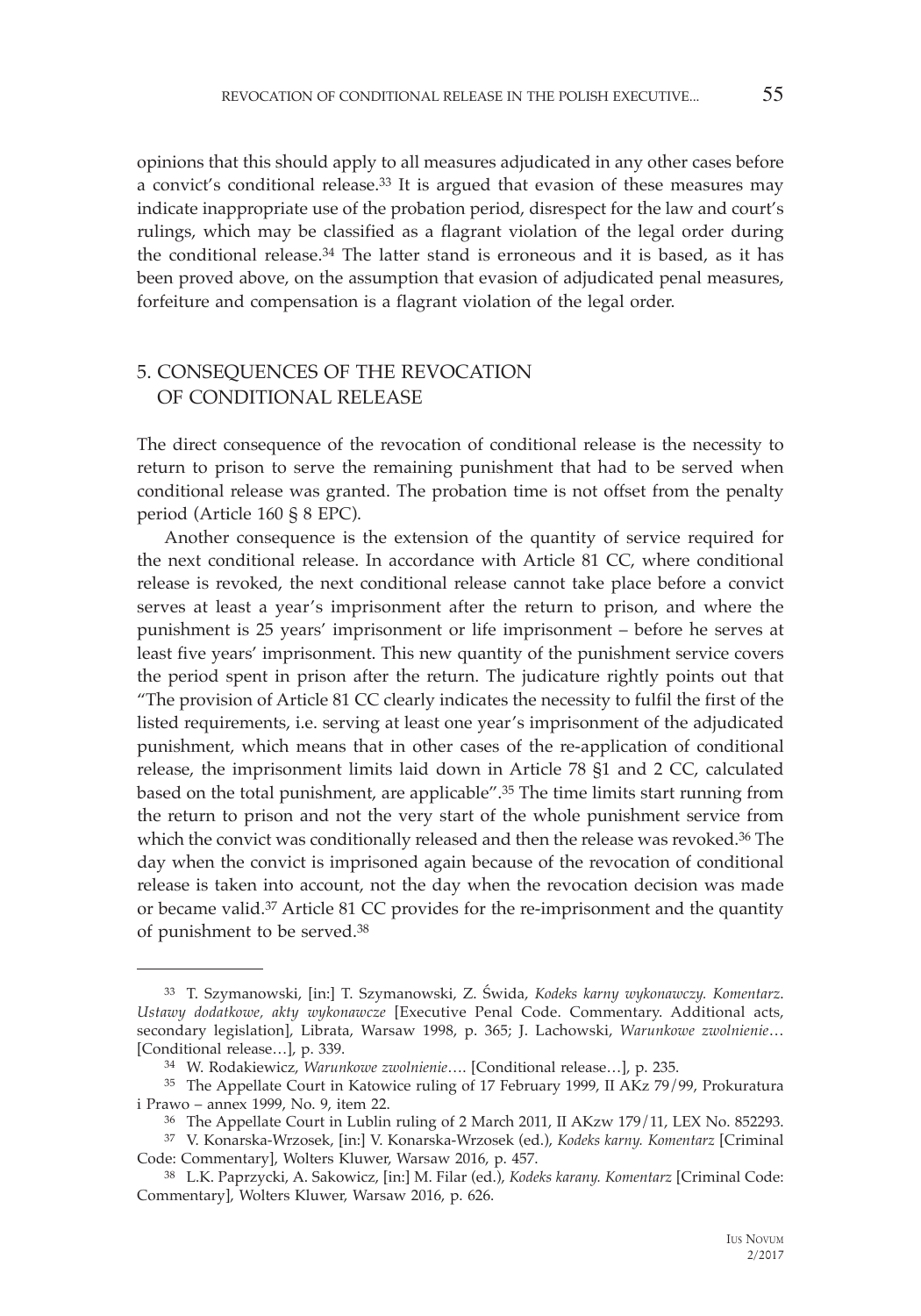In case of the release from a total of two or more penalties (Article 79 §1 CC), which may take place when conditional release is revoked because of the commission of a crime in the probation period, the subsequent terms are calculated from the day when the convict was imprisoned to serve any of the penalties and not the day when he started serving the penalty from which he was released and then the release was revoked.39

# 6. CONCLUSIONS

- 1. Conditional release from imprisonment starts a probation period during which the convict's behaviour is monitored to check whether he has readjusted to life in the society. A violation of the (broadly understood) legal order by him results, depending on the significance of that violation, in the obligatory or optional revocation of conditional release.
- 2. A penitentiary court is obliged to revoke conditional release in case:
	- a) of the commission of deliberate crime for which the convict was validly sentenced for imprisonment without conditional suspension of its execution (Article 160 §1 EPC); as well as mixed fault crime committed with intent but causing unintended consequences (*culpa dolo exorta*). The court deciding on conditional release is bound by the sentence.
	- b) a convict sentenced for a crime committed with the use of violence or illegal threat against a close relation or a minor residing together with the perpetrator flagrantly violates the legal order by relapsing into the use of violence or illegal threat against a close relation or a minor residing together with the perpetrator (Article 160 §2 EPC); the revocation is connected with the domestic violence. It is not necessary to sentence the perpetrator again for an act committed with the use of violence or illegal threat against a close relation or a minor residing together with the perpetrator; a penitentiary court alone assesses the situation.
	- c) a convict, despite the written admonition issued by a court's professional probation officer, flagrantly violates the legal order, especially when he commits a crime other than deliberate or the adjudicated punishment was different from absolute imprisonment, or a convict evades supervision, the fulfilment of imposed obligations or adjudicated penal measures, forfeiture or compensation, unless there are special reasons against (Article 160 §4 EPC). The revocation is ruled because of the same circumstances that justify optional revocation of conditional release. A written admonition issued by a court's

<sup>39</sup> The Appellate Court in Kraków ruling of 17 November 2010, II AKzw 977/10, LEX No. 785269; the Appellate Court in Kraków ruling of 18 November 2003, II AKz 548/03, KZS 2003, No. 11, item 28; J. Lachowski, [in:] M. Królikowski, R. Zawłocki (ed.), *Kodeks karny. Część ogólna* [Criminal Code; General part], Vol. II, C.H. Beck, Warsaw 2015, p. 452; and J. Skupiński, [in:] R.A. Stefański (ed.), *Kodeks karny. Komentarz* [Criminal Code: Commentary], C.H. Beck, Warsaw 2015, p. 527; V. Konarska-Wrzosek, [in:] V. Konarska-Wrzosek (ed.), *Kodeks karny…* [Criminal Code…], p. 457; A. Zoll, [in:] W. Wróbel, A. Zoll (ed.), *Kodeks karny*… [Criminal Code…], p. 383.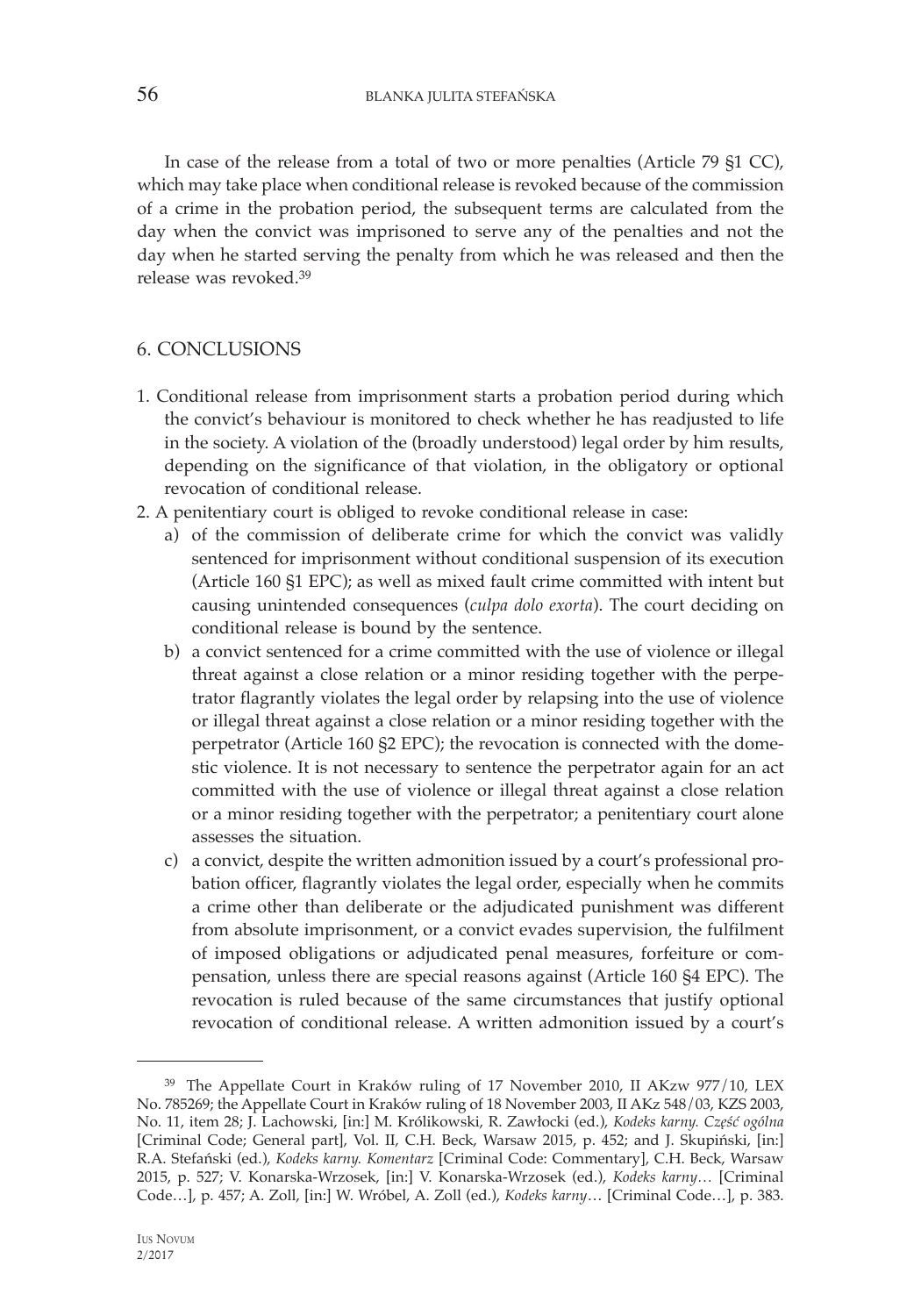professional probation officer is a circumstance resulting in the change of the type of revocation from optional to obligatory. A written admonition is a warning that if a convict does not change his behaviour, conditional release shall be revoked.

3. The revocation of conditional release is optional in case of a flagrant violation of the legal order, especially the commission of a crime other than deliberate or the adjudication of a penalty different from absolute imprisonment, or evasion of supervision, the fulfilment of imposed obligations or adjudicated penal measures, forfeiture or compensation (Article 160 §3 EPC). Evasion of supervision, the fulfilment of imposed obligations or adjudicated penal measure takes place when the released may submit to supervision, fulfil imposed obligations or adjudicated measures but he does not want to do that, which indicates his negative mental attitude towards these obligations, i.e. his ill will. Inability to fulfil the obligations due to justified reasons is not regarded as evasion.

#### BIBLIOGRAPHY

- Bafia J., Buchała K., *Warunkowe zwolnienie. Wprowadzenie i komentarz do ustawy z dnia 29 maja 1957 r.* [Conditional release. Introduction and commentary on the Act of 29 May 1957], Warsaw 1957.
- Gostyński Z., *Gloss on the Supreme Court ruling of 17 October 1995*, III KRN 96/95, Prokuratura i Prawo No. 9, 1996.
- Kalitowski M., [in:] O. Górniok, S. Hoc, M. Kalitowski, S.M. Przyjemski, Z. Sienkiewicz, J. Szumski, L. Tyszkiewicz, A. Wąsek (ed.), *Kodeks karny. Komentarz* [Criminal Code: Commentary], Vol. I, Gdańsk 2005.
- Konarska-Wrzosek V., [in:] V. Konarska-Wrzosek (ed.), *Kodeks karny. Komentarz* [Criminal Code: Commentary], Wolters Kluwer, Warsaw 2016.
- Lachowski J., *Warunkowe zwolnienie z reszty kary pozbawienia wolności* [Conditional release from serving the remaining imprisonment sentence], C.H. Beck, Warsaw 2010.
- Lachowski J., [in:] M. Królikowski, R. Zawłocki (ed.), *Kodeks karny. Część ogólna* [Criminal Code: General part], Vol. II, C.H. Beck, Warsaw 2015.
- Lelental S., *Kodeks karny wykonawczy* [Executive Penal Code], Warsaw 2001.
- Leonieni M., *Gloss on the Supreme Court ruling of 28 July 1980*, OSP 1981, No. 7–8, item 144.
- Łucarz K., *Zakaz prowadzenia pojazdów jako środek polityki kryminalnej* [Ban on driving as a measure of criminal law policy], Wydawnictwo Uniwersytetu Wrocławskiego, Wrocław 2005.
- Paprzycki L.K., Sakowicz A., [in:] M. Filar (ed.), *Kodeks karany. Komentarz* [Criminal Code: Commentary], Wolters Kluwer, Warsaw 2016.
- Pawela S., *Przegląd orzecznictwa Sądu Najwyższego w zakresie prawa karnego wykonawczego za lata 1973–1975* [Review of the Supreme Court rulings on the executive penal law in 1973–1975], Nowe Prawo No. 10, 1976.
- Postulski K., *Gloss on the Supreme Court resolution of 12 December 1995*, I KZP 35/95, Palestra, No. 7–8, 1996.
- Postulski K., *Kodeks karny wykonawczy. Komentarz* [Executive Penal Code: Commentary], Wolters Kluwer, Warsaw 2012.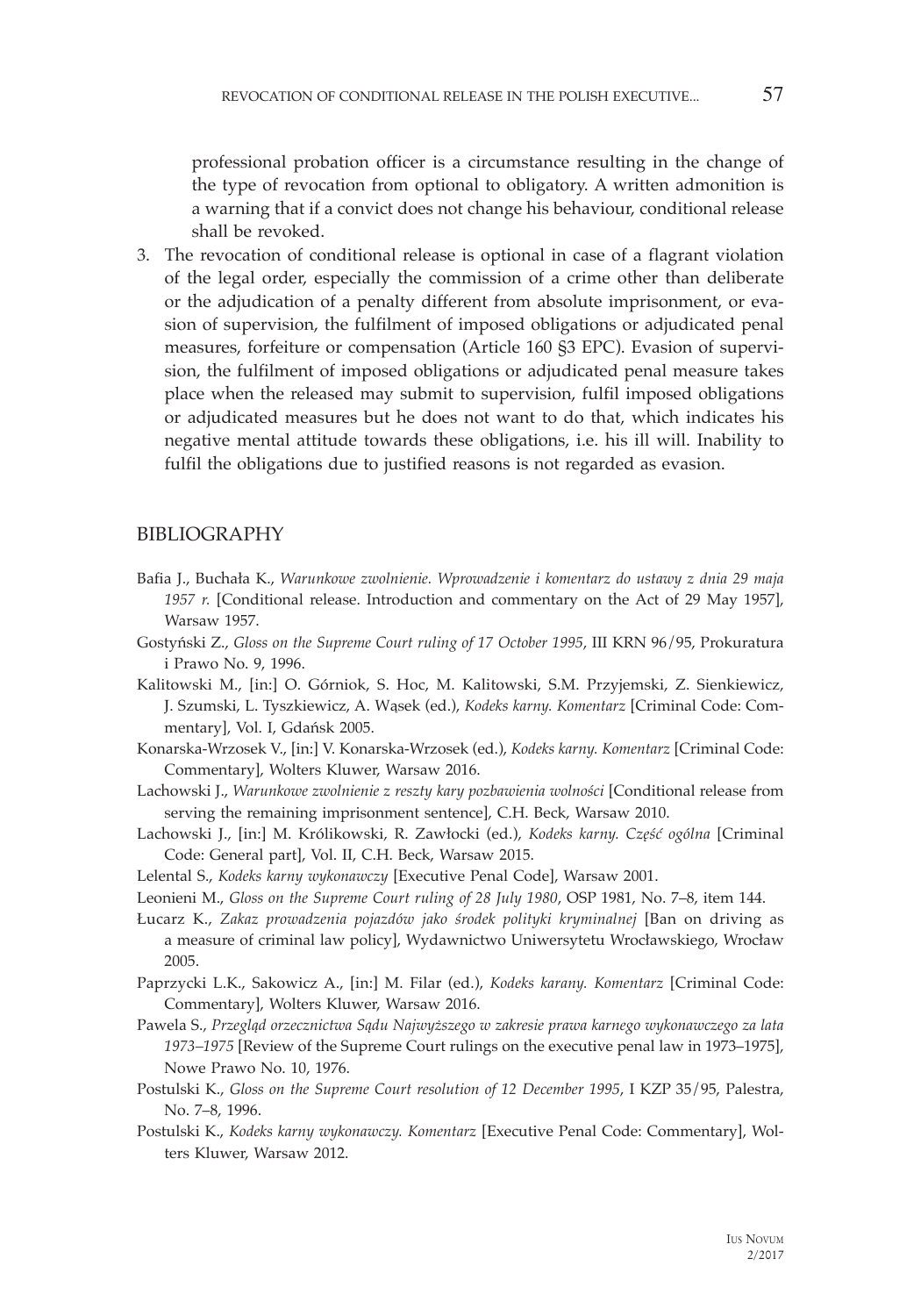- Rodakiewicz W., *Warunkowe zwolnienie młodocianych z reszty kary pozbawienia wolności* [Conditional release of juvenile perpetrators from serving the remaining imprisonment sentence], Kolonia Limited 2005.
- Ryba M., *Warunkowe zwolnienie w polskim prawie karnym* [Conditional release in the Polish criminal law], Wydawnictwo Ministerstwa Obrony Narodowej, Warsaw 1966.
- Skrętowicz E., *Wyrok sądu karnego pierwszej instancji* [First instance criminal court sentence], UMCS, Lublin 1989.
- Skupiński J., [in:] R.A. Stefański (ed.), *Kodeks karny. Komentarz* [Criminal Code: Commentary], C.H. Beck, Warsaw 2015.
- Skupiński J., *Rażące naruszenie porządku prawnego jako podstawa odwołania środka probacyjnego* [Flagrant violation of the legal order as a ground for revocation of a probation measure], [in:] A. Michalska-Warias, I. Nowikowski, J. Piórkowska-Flieger (ed.), *Teoretyczne i praktyczne problemy współczesnego prawa karnego. Księga jubileuszowa dedykowana Profesorowi Tadeuszowi Bojarskiemu* [Theoretical and practical issues of contemporary criminal law: Professor Tadeusz Bojarski jubilee book], Lublin 2011.
- Śpiewak J., *Warunkowe zwolnienie w kodeksie karnym i kodeksie karnym wykonawczym* [Conditional release in the Criminal Code and the Executive Penal Code], Przegląd Więziennictwa Polskiego, No. 20–21, 1998.
- Szymanowski T., Świda Z., *Kodeks karny wykonawczy. Komentarz. Ustawy dodatkowe, akty wykonawcze* [Executive Penal Code. Commentary. Additional acts, secondary legislation], Librata, Warsaw 1998.
- Wąsik, *O konieczności dalszego doskonalenia instytucji warunkowego zwolnienia* [On the necessity of continuing improvement of conditional release], Wojskowy Przegląd Prawniczy No. 1, 1982.
- Zoll A., [in:] W. Wróbel, A. Zoll (ed.), *Kodeks karny. Komentarz* [Criminal Code: Commentary], Vol. I, Part 2, Wolters Kluwer, Warsaw 2016.

#### **Legal regulations**

- *Kodeks karny* [Criminal Code], Act of 6 June 1997, Journal of Laws [Dz.U.] No. 88, item 553, as amended.
- *Kodeks karny wykonawczy* [Executive Penal Code], Act of 6 June 1997, Journal of Laws [Dz.U.] No. 90, item 557, as amended.

#### **Court rulings**

The Supreme Court resolution of 12 December 1995, I KZP 35/95, OSNKW 1996, No. 1–2, item 2 with a gloss by K. Postulski, Palestra No. 7–8, 1996, p. 268.

The Supreme Court ruling of 23 February 1974, IV KRN 17/74, OSNKW 1974, No. 5, item 95. The Supreme Court ruling of 18 April 1979, VI KZP 5/79, OSNKW 1979, No. 6, item 64.

The Supreme Court ruling of 28 July 1980, V KRN 146/80, OSNKW 1980, No. 10–11, item 82. The Supreme Court ruling of 12 October 1988, V KRN 212/88, LEX No. 17938.

The Supreme Court ruling of 17 October 1995, III KRN 96/95, LEX No. 479155.

- The Supreme Court ruling of 7 October 2010, V KK 301/10, Prokuratura i Prawo annex 2011, No. 2, item 4.
- The Appellate Court in Katowice ruling of 17 February 1999, II AKz 79/99, Prokuratura i Prawo – annex 1999, No. 9, item 22.

The Appellate Court in Kraków ruling of 8 July 1999, II AKz 300/99, OSA 2000, No. 3, item 24.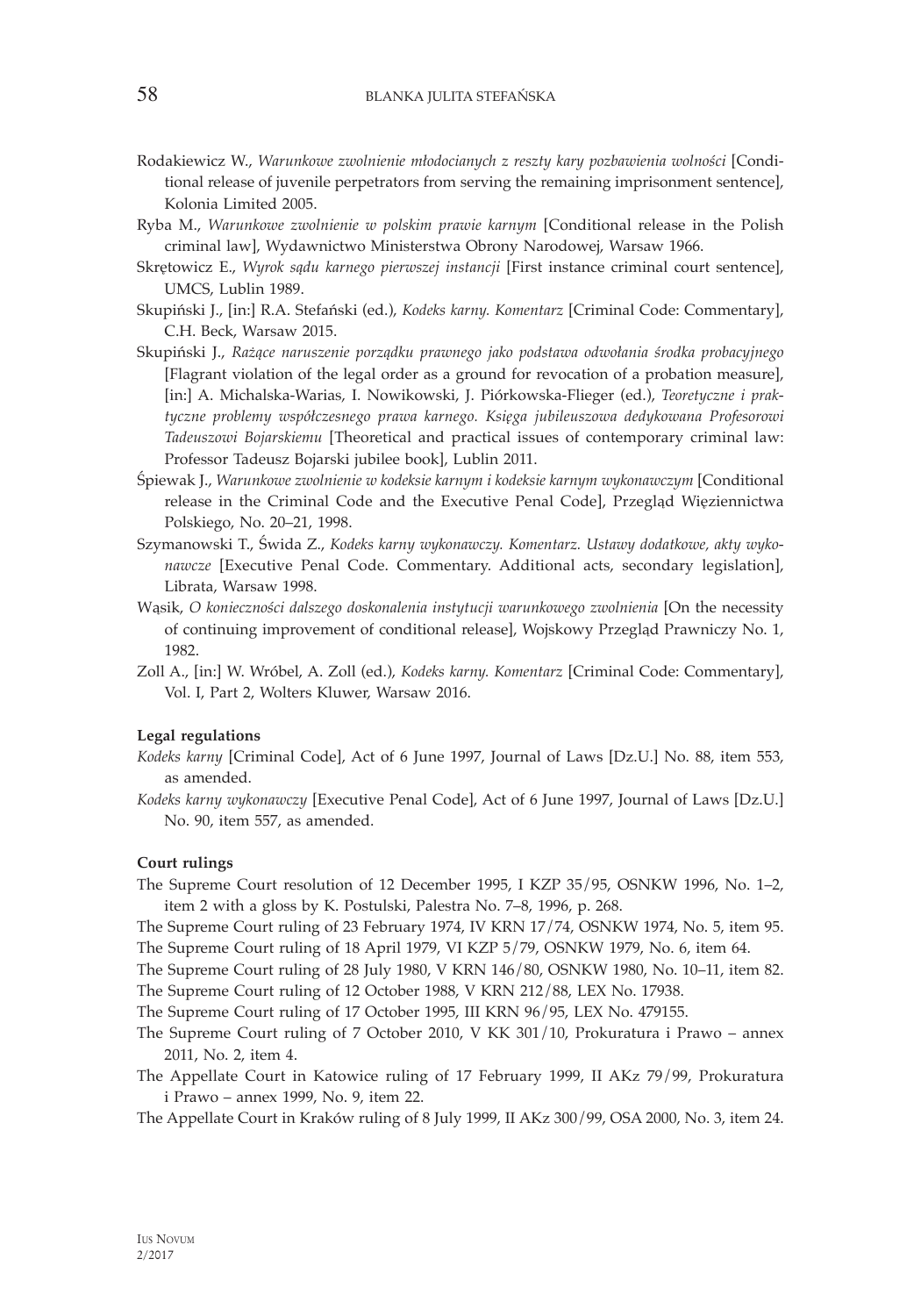- The Appellate Court in Kraków ruling of 28 February 2002, II AKz 61/02, KZS 2002, No. 2,  $^{i+cm}$  30.
- The Appellate Court in Kraków ruling of 18 November 2003, II AKz 548/03, KZS 2003, No. 11, item 28.
- The Appellate Court in Kraków ruling of 25 June 2004, II AKzw 389/04, KZS 2004, No. 6, item 21.
- The Appellate Court in Kraków ruling of 24 September 2004, II AKz 572/04, KZS 2004, No. 9, item 44.
- The Appellate Court in Kraków ruling of 13 October 2004, II AKzw 589/04, KZS 2004, No. 10, item 15.
- The Appellate Court in Kraków ruling of 27 October 2005, II AKzw 641/05, KZS 2005, No. 11, item 34.
- The Appellate Court in Kraków ruling of 15 January 2009, II AKzw 1130/08, Prokuratura i Prawo – annex 2009, No. 7–8, item 35.
- The Appellate Court in Kraków ruling of 17 November 2010, II AKzw 977/10, LEX No. 785269.
- The Appellate Court in Lublin ruling of 2 March 2011, II AKzw 179/11, LEX No. 852293.
- The Appellate Court in Kraków ruling of 26 August 2014, II AKzw 835/14, KZS 2014, No. 10, item 43.
- The Appellate Court in Kraków ruling of 29 May 2015, II AKzw 408/15, Prokuratura i Prawo – annex 2016, No. 2, item 17.
- The Appellate Court in Kraków ruling of 21 October 2015, II AKzw 965/15, Prokuratura i Prawo – annex 2016, No. 6, item 23.

## REVOCATION OF CONDITIONAL RELEASE IN THE POLISH EXECUTIVE PENAL CODE

#### Summary

The article discusses the revocation of conditional release from the imprisonment penalty. The release is for a probation period during which a convict's behaviour is monitored in order to check if he has re-adjusted to life in the society. His violation of the legal order in its broad meaning, depending on the significance of this violation, results in the obligatory or optional revocation of the conditional release. The article presents thoroughly the circumstances that result or may result in the revocation of the conditional release.

Key words: probation period, legal order, imprisonment, conviction, conditional release, sentence